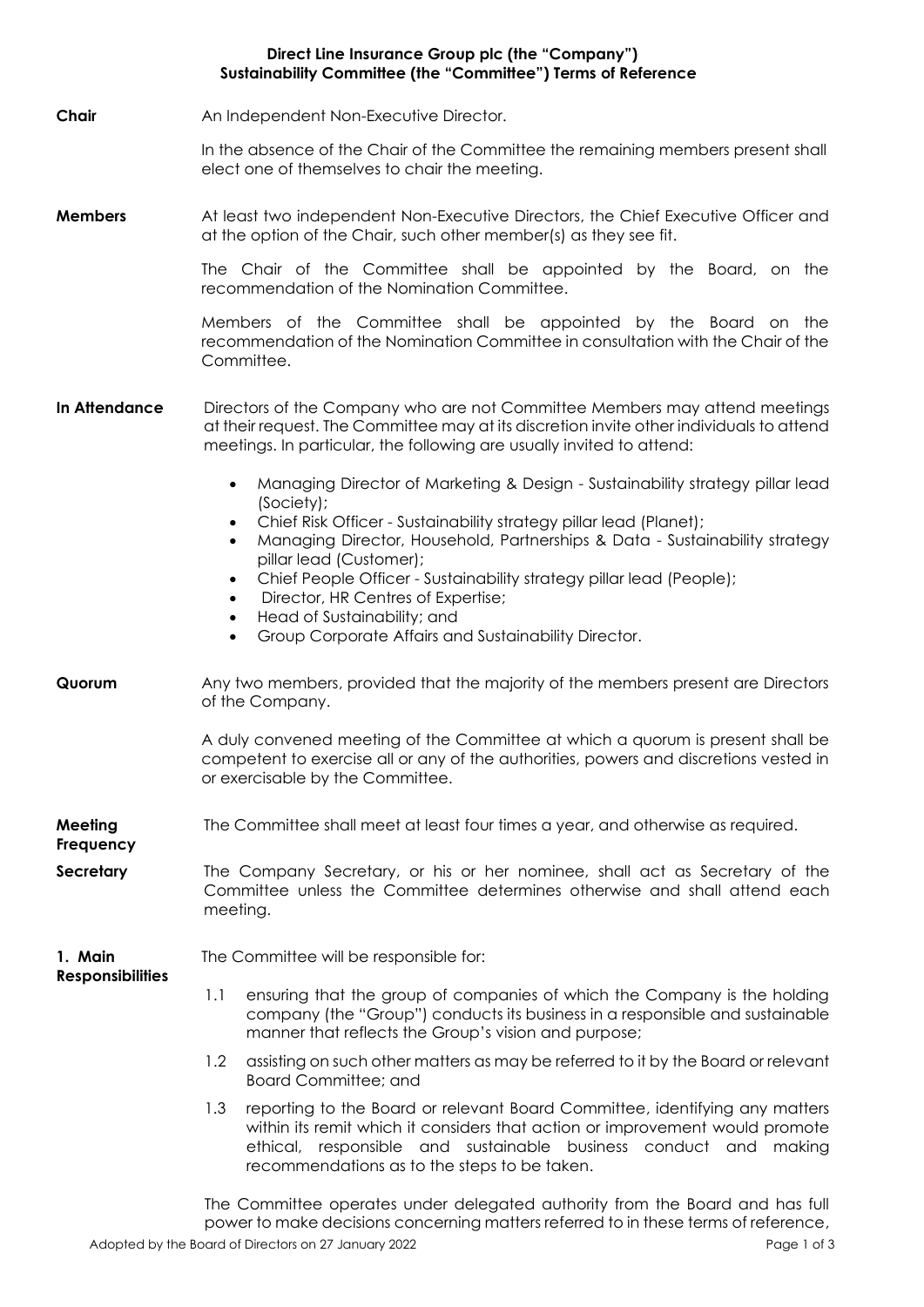whilst any matters included in the Schedule of Board Matters Reserved must be referred to the Board and any matters specifically within the terms of reference of other Committees of the Board will be dealt with by such Committees.

All other matters are dealt with by the Chief Executive Officer, or his or her delegates, under the general management authority delegated by the Board.

**2. Detailed**  The Committee will be responsible for:

# **Responsibilities**

- 2.1 reviewing and approving the content of and approach to the Customer, People, Planet and Society pillars of the Group's sustainability strategy taking into account the Group's vision, purpose, culture, and Code of Business Conduct;
- 2.2 periodically reviewing progress against annual priorities and objectives across the Customer, People, Planet and Society pillars of the Group's sustainability strategy;
- 2.3 oversight of the Group's plan to set, disclose and achieve science-based targets in relation to the reduction and offsetting of carbon emissions including approving and monitoring the offsetting plan and any non-material revisions to the plan subject to prior Board approval;
- 2.4 assessing the role of the Group in society, regarding, equality issues including but not limited to human rights, social mobility, social exclusion and charity partner engagement;
- 2.5 periodically, at intervals to be determined by the Committee, reviewing the Group's Code of Business Conduct;
- 2.6 periodically, at intervals to be determined by the Committee, challenging the effectiveness of the following areas/policies:
	- 2.6.1 customer experience metrics, including the end to end customer iourney;
	- 2.6.2 diversity and inclusion in the workplace including but not limited to employee engagement survey and diversity and inclusion survey feedback;
	- 2.6.3 relevant discussions held at the Employee Representative Body;
	- 2.6.4 community engagement activities;
	- 2.6.5 environmental matters and initiatives including but not limited to recycling and waste management initiatives; and
	- 2.6.6 human rights-related matters including but not limited to the Group's annual modern slavery statement and the Group's ethical code for suppliers;
- 2.7 on an annual basis, reviewing and recommending for approval the relevant sustainability sections of the Annual Report & Accounts, and disclosures for inclusion in the Group's Sustainability report;
- 2.8 where relevant, reviewing reports from working groups and committees relating to sustainability matters;
- 2.9 keeping under review the extent and effectiveness of the Group's external reporting of relevant sustainability performance including any relevant assessment of the Group's performance by external rating agencies;
- 2.10 considering the Group's position on relevant emerging sustainability issues, and when appropriate, recommending Group targets and/or subscription to public voluntary sustainability-related commitments; and
- 2.11 reviewing compliance with material legislation on sustainability issues, and any public sustainability-related commitments voluntarily subscribed to by the Group.